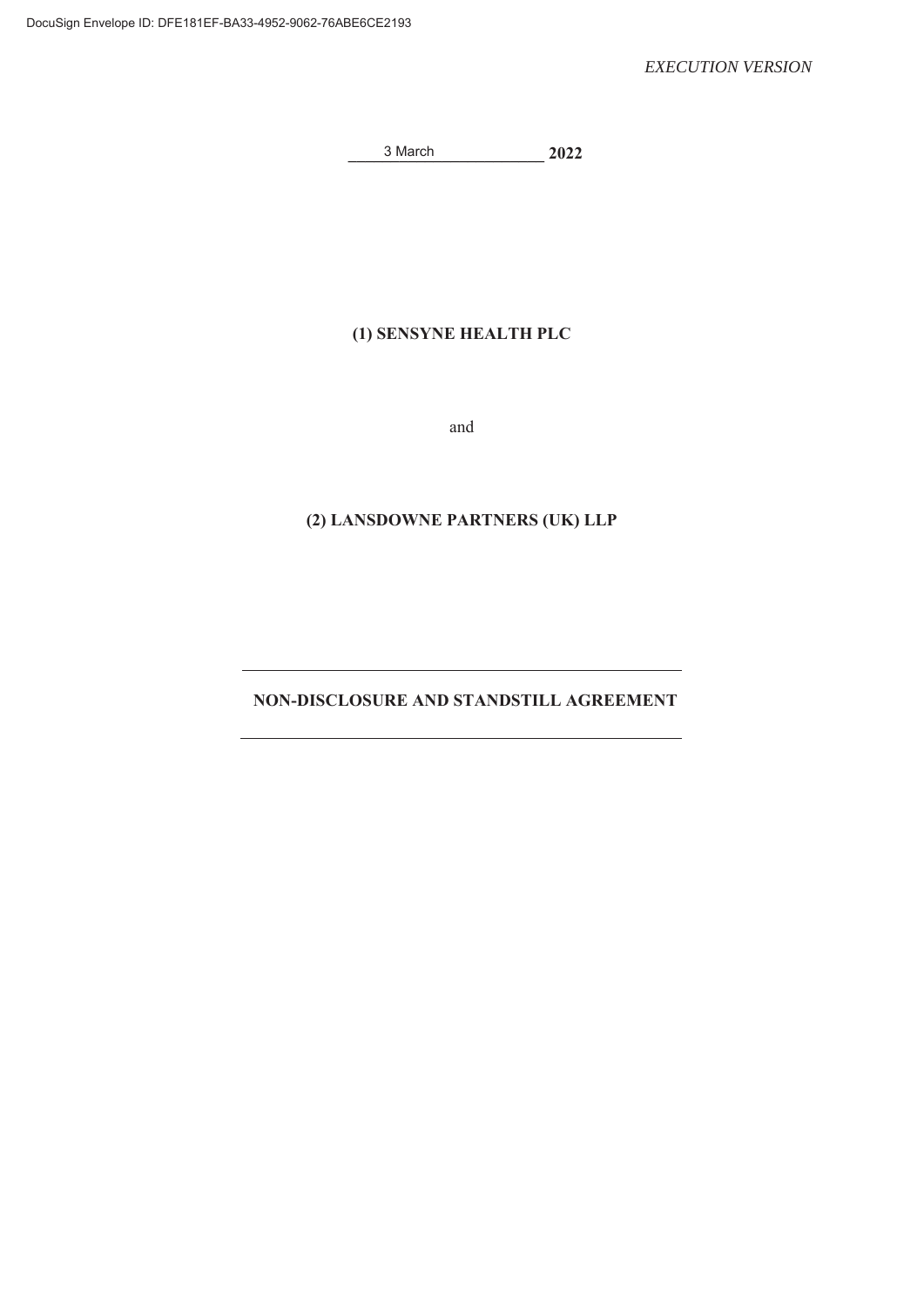**THIS AGREEMENT** is made on <sup>3 March</sup> 2022 (this "Agreement"). 3 March

#### **BETWEEN:**

- (1) **SENSYNE HEALTH PLC**, a public limited company incorporated in England and Wales, with company number 11425451 and whose registered office address is at Schrödinger Building Heatley Road, Oxford Science Park, Oxford, England OX4 4GE (the "**Company**"); and
- (2) **LANSDOWNE PARTNERS (UK) LLP**, a limited liability partnership incorporated in England and Wales, with registered number OC388966 and whose registered office address is at 15 Davies Street, London, W1K 3AG (the "**Recipient**").

#### **RECITALS:**

- (A) In connection with discussions between the parties relating to the Proposal, the Recipient has expressed an interest in receiving certain information relating to the Company. The Company wishes to disclose to the Recipient, and wishes to ensure that the Recipient maintains the confidentiality of, the Confidential Information.
- (B) In consideration of the benefits to the parties of disclosing and receiving the Confidential Information, the parties have agreed to comply with the following terms and conditions in connection with the use and disclosure of the Confidential Information.

#### **IT IS HEREBY AGREED:**

#### 1. **DEFINITIONS AND INTERPRETATION**

1.1 Each word and expression used in this Agreement, except insofar as the context requires otherwise or unless defined elsewhere in this Agreement, has the meaning given to it below:

"**Act**" means the Companies Act 2006;

| AU                           | $\mu$ and $\mu$ companies Act $\mu$ <sub>000</sub> ,                                                                                                                                                                                                                                                                                                                                                                           |
|------------------------------|--------------------------------------------------------------------------------------------------------------------------------------------------------------------------------------------------------------------------------------------------------------------------------------------------------------------------------------------------------------------------------------------------------------------------------|
| "Advisers"                   | means in relation to any person, the professional advisers and<br>bankers and brokers who are directly concerned with the<br>evaluation, negotiation, or that provide advice in connection<br>with, the Proposal, including (unless the context requires<br>otherwise) partners in, and directors and employees of, those<br>advisers, and whose knowledge of the Confidential<br>Information is necessary for those purposes; |
| "Approved<br>Representative" | means any of the following persons:<br>(a) Richard Pye, Chief Financial Officer, whose e-mail<br>address is richard.pye@sensynehealth.com;<br>(b) Laura Hillier, General Counsel and Company<br>address<br>Secretary, whose e-mail<br>$\overline{1}S$<br>laura.hillier@sensynehealth.com; and<br>(c) Paul Drayson, Chief Executive Officer, whose e-mail<br>address is paul.drayson@sensynehealth.com;                         |

and/or such other person(s) as may be notified to the Recipient from time to time by an existing Approved Representative;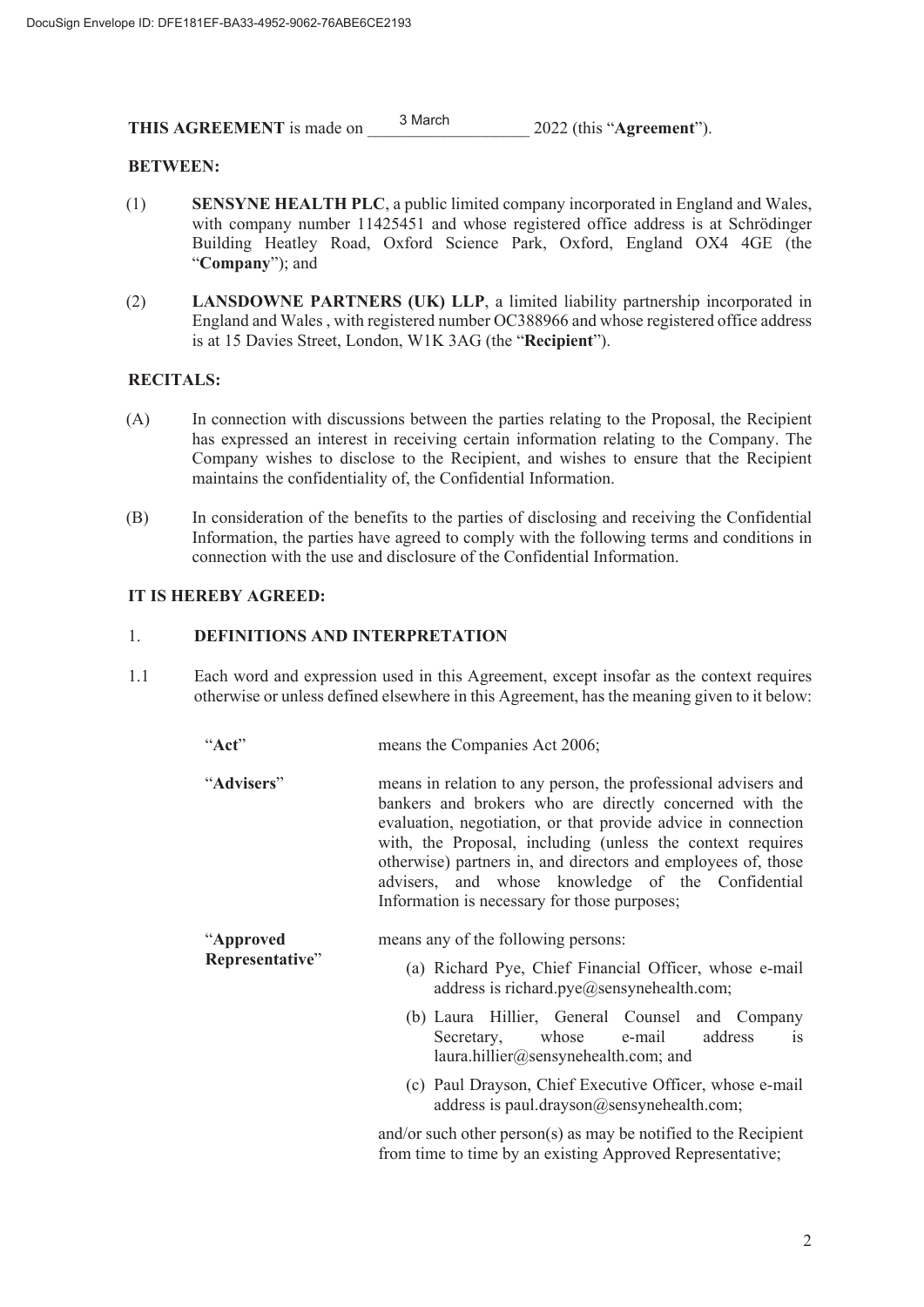"**Associates**" means: (a) any company which is a member of the Recipient's Group; (b) any director of the Recipient or of any company which is a member of the Recipient's Group (and any person connected with any such director within the meaning of section 252 of the Act); (c) any company, 50% or more of the issued share capital of which is owned by members of the Recipient's Group or any company in respect of which share capital carrying 50% or more of the votes ordinarily exercisable at shareholders' meetings, is owned by members of the Recipient's Group; (d) any person who would by virtue of Part 22 of the Act be taken to be interested in any shares of the Company in which the Recipient or any of the Recipient's Associates is also interested; or (e) any person, not being the Recipient's Representatives or Advisers to whom the Recipient or the Recipient's Representatives or Advisers may disclose Confidential Information or other information about the Proposal with the prior written consent of an Approved Representative; "Code" means the City Code on Takeovers and Mergers; "**Confidential Information**" means: (a) information of whatever nature and in whatever form in any way relating to the Proposal, the Company, its Subsidiaries and their businesses or activities made available by the Company to the Recipient (or its Associates, Representatives or Advisers) after the date of this Agreement, including (without limitation) the content of all discussions and negotiations regarding the Proposal between the Company and the Recipient for the purpose of considering, advising in relation to or furthering the Proposal; (b) all copies of the information referred to in (a) above; and (c) all reports, analyses, compilations, forecasts, studies, memoranda or other documents, materials or information prepared by or on behalf of the Recipient which contain, derive from or reflect, utilise or are generated from any of the information referred to in (a) or (b), provided that, Confidential Information shall not include information which: (i) was available to the Recipient, shown by competent evidence, free of any restriction as to its

use or disclosure prior to its being so furnished,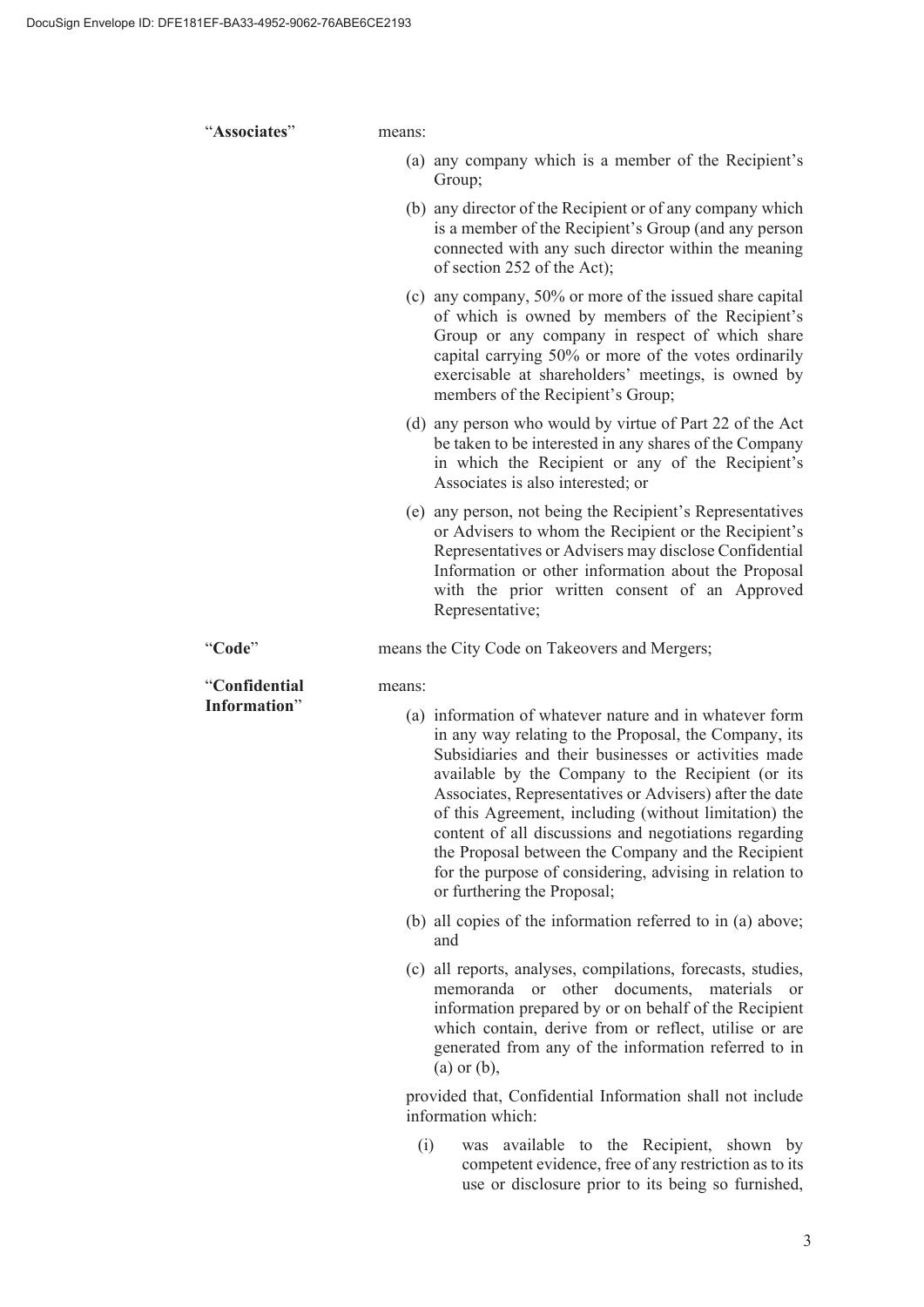including all information that is in the public domain otherwise than as a direct consequence of any breach of any undertaking contained or given pursuant to this Agreement or of the Recipient's gross negligence or wilful default or that of its Associates, Representatives or Advisers; or

- (ii) becomes available to the Recipient or its Representatives, Associates or Advisers from a source other than the Company, which source is not bound by any obligation of confidentiality in relation to that information; or
- (iii) was independently developed by the Recipient without any use of the Confidential Information contrary to the terms of this Agreement;
- "**GDPR**" General Data Protection Regulation (EU) 2016/679 and/or the General Data Protection Regulation, Regulation (EU) 2016/679 as it forms part of domestic law in the United Kingdom by virtue of the European Union (Withdrawal) Act 2018, as amended;
- "**Group**" means, in relation to any person, any companies which are holding companies or subsidiaries of it, or are subsidiaries of any such holding company;
- "**Personal Data**" has the meaning given to it by the GDPR, as is applicable and binding on the Recipient in respect of the Personal Data;
- "**Proposal**" means a transaction pursuant to which the Recipient may (directly or indirectly) acquire rights in relation to the assets and/or other interests of, or shares in the capital of, the Company which is the subject of discussions between the Company and the Recipient which have been commenced prior to the date of this Agreement or may commence following the execution of this Agreement;
- "**Representatives**" means, in relation to any person, the directors, officers, employees and consultants of (including Alex Snow), and individuals seconded to work for, it or other companies within its Group; and
- "**UK MAR**" UK Market Abuse Regulation ((EU) 596/2014), as it forms part of domestic law in the United Kingdom by virtue of the European Union (Withdrawal) Act 2018, as amended.
- 1.2 In this Agreement, unless the context otherwise requires:
	- 1.2.1 references to Clauses are references to clauses of this Agreement (as amended from time to time);
	- 1.2.2 the headings to Clauses are included for convenience only and shall be disregarded in the interpretation of this Agreement;
	- 1.2.3 any reference to a "**person**" includes natural persons, unincorporated bodies and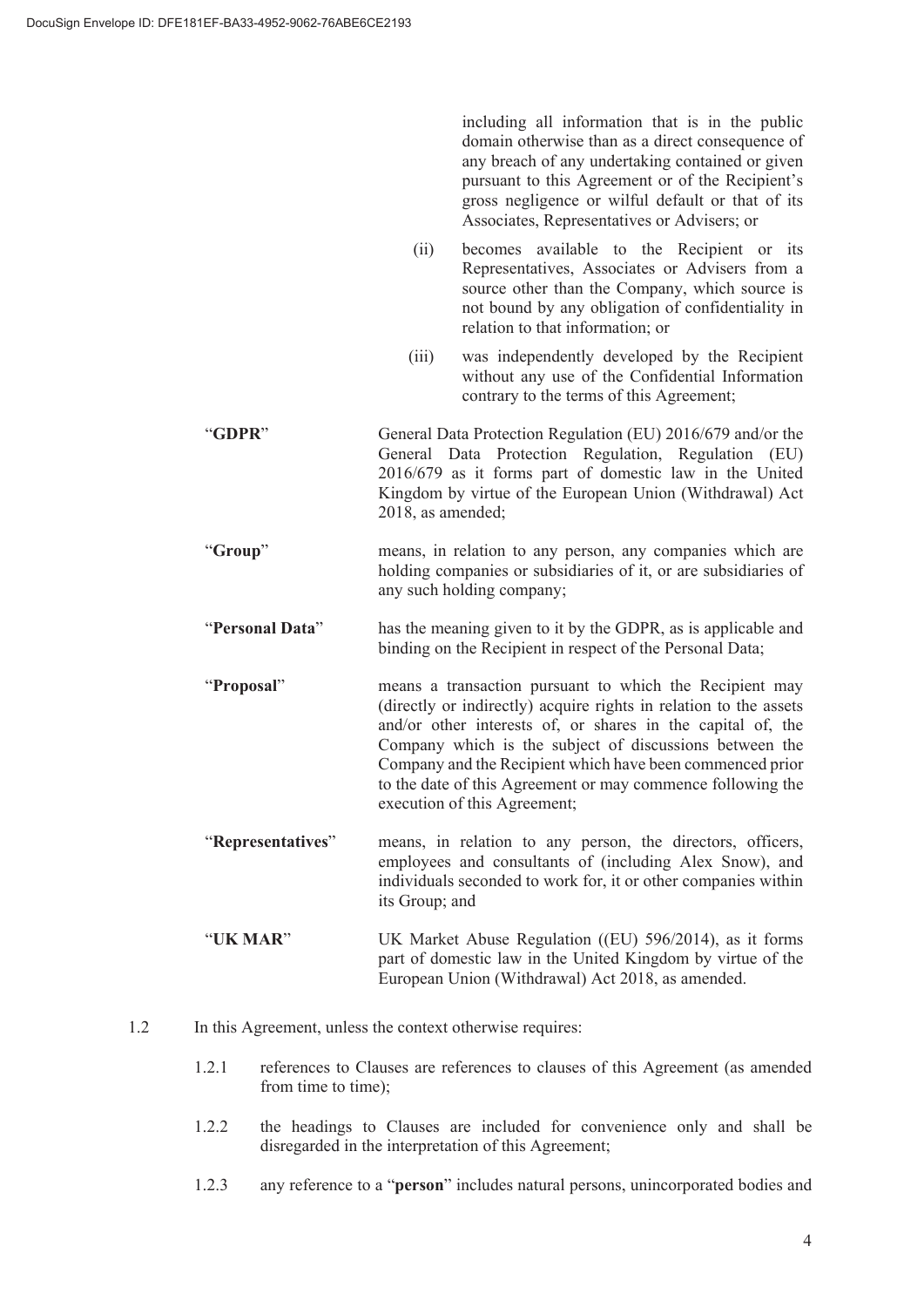partnerships (in each case whether or not having a separate legal personality), governments, government entities, companies and corporations and any of their successors, permitted transferees or permitted assignees;

- 1.2.4 references to "**subsidiaries**" and "**holding companies**" shall have the meanings ascribed to such terms in section 1162 of the Act;
- 1.2.5 words denoting the singular shall include the plural and vice versa and words denoting any gender shall include all genders;
- 1.2.6 obligation not to do something includes an obligation not to cause or allow that thing to be done;
- 1.2.7 a reference to any statute, statutory provision, rule or regulation shall be construed as a reference to the same as it may have been, amended, modified or re-enacted and to any subordinate legislation made under the statute or statutory provision; but exclude any re-enactment or modification after the date of this Agreement to the extent that they make any party's obligations more onerous or otherwise adversely affect the rights of any party; and
- 1.2.8 any words following the terms "**including**", "**include**", "**in particular**", "**for example**" or any similar words or expressions shall not restrict the generality of any preceding words or be construed as being limited to the same class, acts, things or matters as the preceding words where a wider construction is possible.

#### 2. **CONFIDENTIALITY UNDERTAKINGS**

- 2.1 The Recipient shall, and shall procure that its Associates, Representatives and Advisers shall, only use the Confidential Information for the purpose of the Proposal.
- 2.2 Subject to Clause 7, the Recipient shall:
	- 2.2.1 keep and procure to be kept secret and confidential the Proposal and all the Confidential Information and will not in any circumstances disclose or solicit or permit the disclosure of the same to any third party other than its Associates, Representatives and Advisers;
	- 2.2.2 procure that only those persons directly involved in the consideration of the Proposal are given access to the Confidential Information or any part of it; and
	- 2.2.3 procure that each person to whom disclosure of any of the Confidential Information is made adheres to the terms of this undertaking as if a party to it and the Recipient accepts responsibility for all such persons accordingly.
- 2.3 Subject to Clause 7, the Recipient shall not, and shall procure that its Associates, Representatives and Advisers shall, not:
	- 2.3.1 make any announcement or otherwise publicise or disclose the existence of the Proposal or any other arrangement with the Company which is connected with the Proposal or that the Recipient is (or has ceased to be) in discussions relating to the Proposal;
	- 2.3.2 make any approach to, hold any discussions with, accept, engage or maintain contact with any of the Company's Representatives or any member of the Company's Group other than an Approved Representative or any other person, in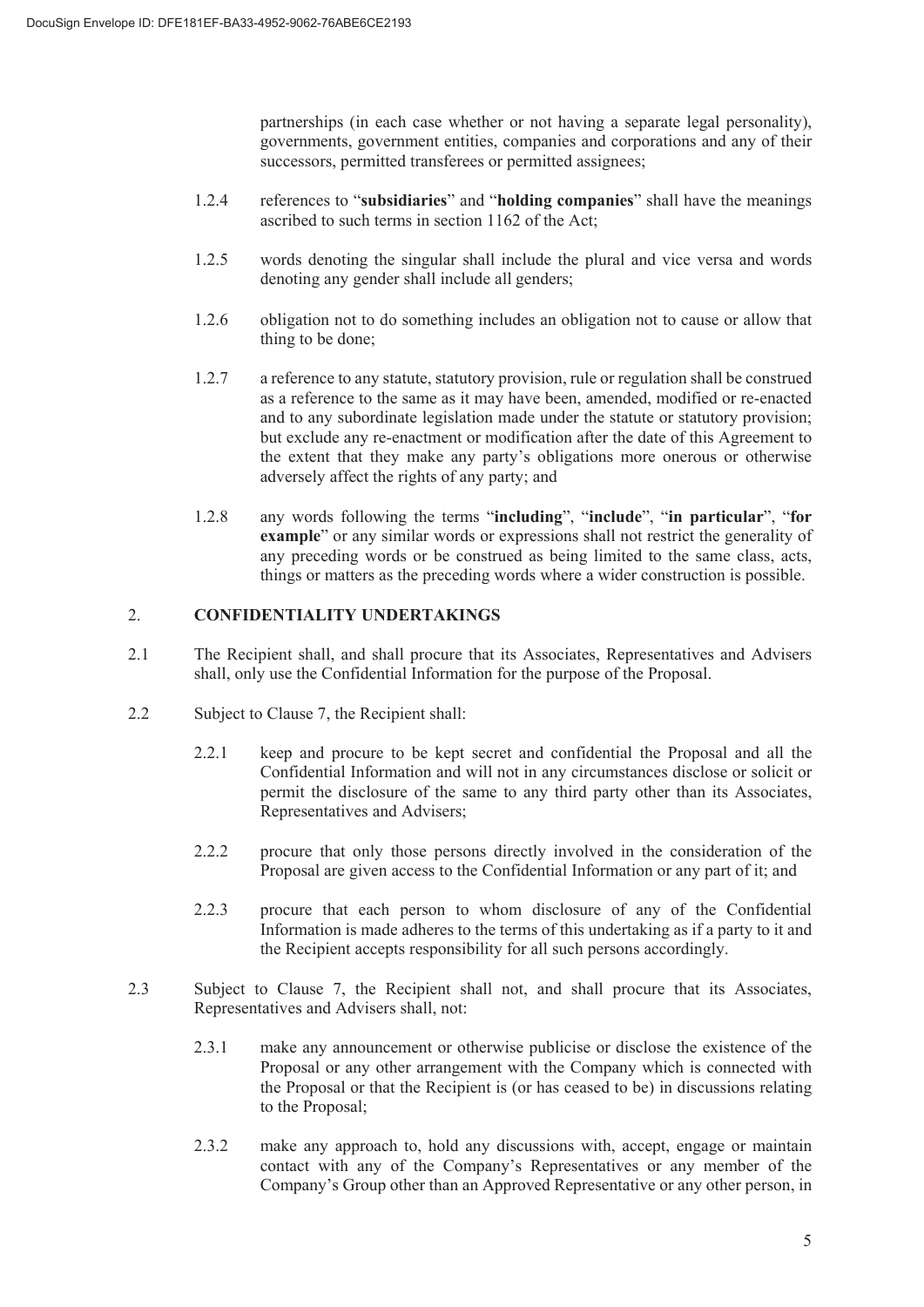each case where mention is made of the Proposal unless approved by the Company; and

- 2.3.3 visit or inspect any of the properties owned or occupied by any member of the Company's Group without the prior written consent of an Approved Representative.
- 2.4 The Recipient shall not seek to obtain any Confidential Information, for the purpose of evaluating the Proposal, from any officer, director, employee, agent or adviser of any member of the Company's Group or any member of the Company's Group, other than an Approved Representative, or otherwise from such other persons without the prior written consent of an Approved Representative.
- 2.5 The Recipient shall ensure that all requests for additional information, tours of the Company's Group's facilities or management meetings will be submitted or directed to an Approved Representative.
- 2.6 The Recipient will, and procure that its Associates, Representatives and Advisers, keep the Confidential Information safe in a secure place and properly protected against theft, damage, loss and unauthorised access (including, but not limited to, access by electronic means) and, without prejudice to the foregoing, will take all reasonable steps to keep the same confidential and exercise in relation to the Confidential Information no lesser security measures and degree of care as it applies to its own confidential information.
- 2.7 The Recipient agrees that where any Personal Data is disclosed to the Recipient in relation to the Proposal, that Personal Data shall at all times be treated as Confidential Information and shall be subject to the terms of this Agreement. In addition the Recipient shall keep the Personal Data secure by complying with the integrity and confidentiality principle under the GDPR, as applicable and binding on the Recipient in respect of such Personal Data.
- 2.8 The Recipient undertakes not to request any information under Rule 21.3 of the Code, provided that this undertaking shall only apply until the earlier of (i) the announcement by a third party of a firm intention to make an offer; or (ii) the conclusion of the offer period.

## 3. **PRIVILEGE**

Where the Confidential Information is also privileged, the waiver of such privilege is limited to the purposes of this Agreement, and does not and is not intended to result in any wider waiver of the privilege. Accordingly, the Recipient and each of its Representatives, Associates and Advisers shall take all reasonable steps to protect the Company's privilege and that of its Group Companies in the Confidential Information and shall advise the Company promptly if any step is taken by any other person to obtain any of the privileged Confidential Information.

## 4. **RECORDS**

The Recipient shall keep a record of its Representatives, Associates and Advisers holding Confidential Information.

## 5. **RETURN OF CONFIDENTIAL INFORMATION**

5.1 The Recipient shall, and shall take reasonable steps to procure that its Representatives, Associates and Advisers, within ten days of a written demand from the Company, destroy, or cause to be destroyed, all the Confidential Information and expunge any Confidential Information from any computer, word processor or other device in its possession or under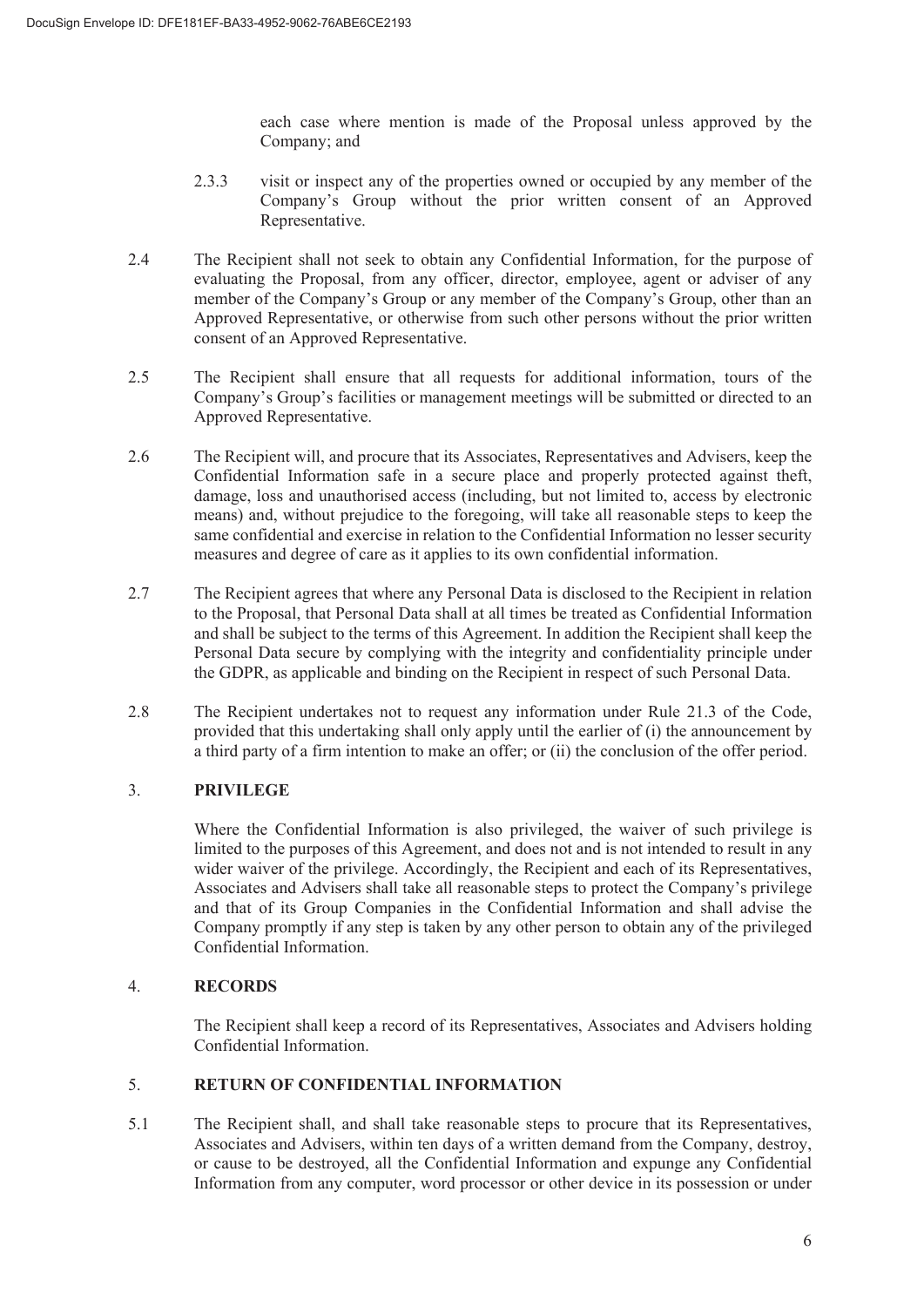its or their custody and control containing any such information provided that the Recipient and its Representatives, Associates and Advisers shall not be obliged to return, destroy and/or erase from computer memories Confidential Information which is required to be retained by: (a) any applicable law, rule or regulation; (b) any competent judicial, governmental, quasi-governmental, supervisory, regulatory or other competent authority; (c) any Confidential Information held in automatically archived electronic documents. and such Confidential Information will continue to be held subject to the terms of this Agreement.

5.2 If so requested by the Company, the Recipient shall furnish to the Company a certificate of a director or officer of the Recipient confirming that the provisions for destruction of Confidential Information in Clause 5.1 above have been fully complied with.

#### 6. **NON-SOLICITATION**

- 6.1 The Recipient shall not, and shall take reasonable steps to procure that its Associates, Representatives and Advisers, shall not, subject to Clause 6.2 below, without the Company's prior written consent, for a period of 12 months from the date of this Agreement, directly, solicit or endeavour to entice away, any officer or employee of the Company's Group who is employed by the Company's Group in a senior managerial or technical capacity.
- 6.2 Employment arising out of the placing of an advertisement of a position with any member of the Recipient's Group or any of its Associates available to members of the public generally or of the recruitment of a person through any employment agency shall not itself constitute a breach of Clause 6.1 above, provided that neither the Recipient nor any of its Associates, Representatives or Advisers encourage or advise any such agency to approach any such officer, employee or consultant.

## 7. **PERMITTED DISCLOSURE**

- 7.1 Subject to Clause 7.2 below, the terms of this Agreement apply to all Confidential Information which is:
	- 7.1.1 not in the public domain; or
	- 7.1.2 enters the public domain as the result of a breach of the terms of this Agreement, or of the Recipient's gross negligence or wilful default or that of its Associates, Representatives or Advisers.
- 7.2 The terms of this Agreement do not apply to any Confidential Information if and to the extent that a party is required to make any announcement concerning the Proposal or other arrangements with the other party, or otherwise to disclose Confidential Information:
	- 7.2.1 by reason of any legal requirement or any regulation or rule of any stock exchange (including, but not limited to, the Panel on Takeovers and Mergers, the Financial Conduct Authority and the London Stock Exchange) or any governmental or quasi-governmental authority or the Panel on Takeovers and Mergers, provided that, so far as it is practicable to do so, the party required to make the disclosure consults with the other party in advance as to the relevant requirement and with a view to agreeing the extent, timing and content of that announcement or disclosure; or
	- 7.2.2 in connection with the commencement, pursuit or the defence by a party of any legal proceedings to which the Confidential Information is relevant.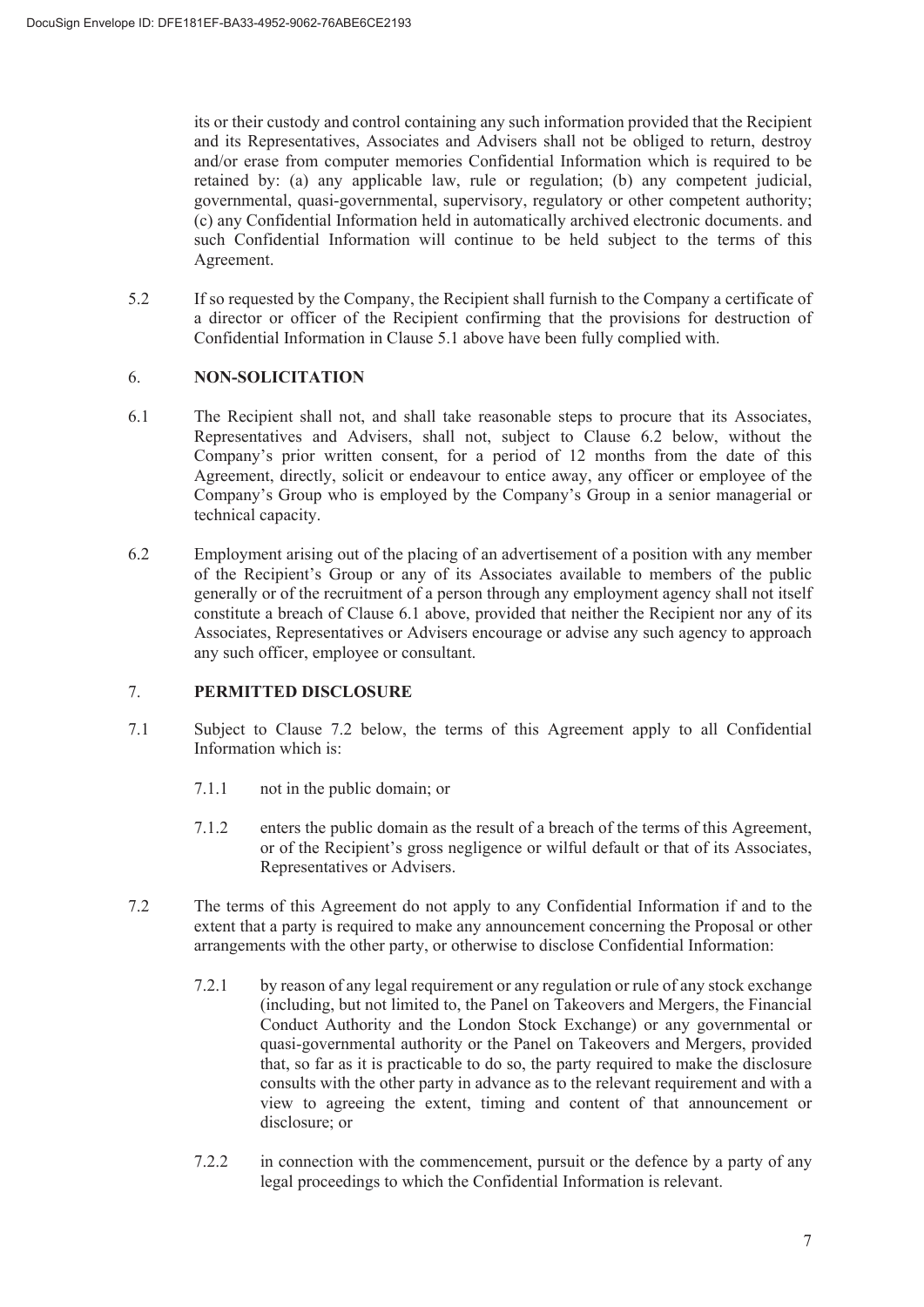- 7.3 Nothing in this Agreement shall prohibit the disclosure of Confidential Information by the Recipient to Paul Drayson in the context of any discussions regarding the Proposal, provided that such Confidential Information is kept confidential by Paul Drayson to no lesser standard than that to which the Recipient is bound under this Agreement.
- 7.4 The terms of Clause 2 of this Agreement shall continue to apply until the earlier of: (i) the date upon which all the Confidential Information is in the public domain (other than through a breach of Clause 2), (ii) when an acquisition of the Company by the Recipient is successfully completed, and (iii) two years from the date hereof.

#### 8. **NO OBLIGATION TO DISCLOSE**

The Recipient acknowledges that the Company shall be entitled at any time to decline to provide any Confidential Information to the Recipient and either party may at any time terminate discussions and negotiations with the other party without incurring any liability.

#### 9. **OWNERSHIP OF CONFIDENTIAL INFORMATION**

The Confidential Information shall remain the property of the Company and its disclosure shall not confer on the Recipient or any other person any rights (including any intellectual property rights) over the Confidential Information whatsoever beyond those contained in this Agreement.

#### 10. **INSIDER DEALING AND MARKET ABUSE**

- 10.1 The Recipient acknowledges that the Recipient, its Associates, Representatives and Advisers are aware that, and the members of its Group who receive Confidential Information will, prior to receiving the same be made aware that:
	- 10.1.1 the Company's shares are 'price affected securities' for the purposes of Part V of the Criminal Justice Act 1993 and 'qualifying investments' for the purposes of the Financial Services and Markets Act 2000;
	- 10.1.2 accordingly, the Recipient and any of those persons will potentially commit offences under those statutes if the Recipient or any of those persons:
		- (a) disclose any Confidential Information contrary to the terms of this Agreement; or
		- (b) deal, or encourage others to deal, in shares in the Company on the basis of any Confidential Information; and
	- 10.1.3 disclosure of Confidential Information is restricted under the terms of this Agreement.
- 10.2 The Recipient acknowledges that the Confidential Information of the Company and the Proposal are given in confidence and that some or all of that Confidential Information and the Proposal may be inside information and/or material non-public information for the purposes of UK MAR and other applicable insider dealing and securities legislation ("**Inside Information"**) and that once it has received such information, the Recipient must not act or use the information in any way that contravenes UK MAR. On completion of any transaction anticipated by the Proposal or should such a transaction not proceed, Company agrees to make any Inside Information public.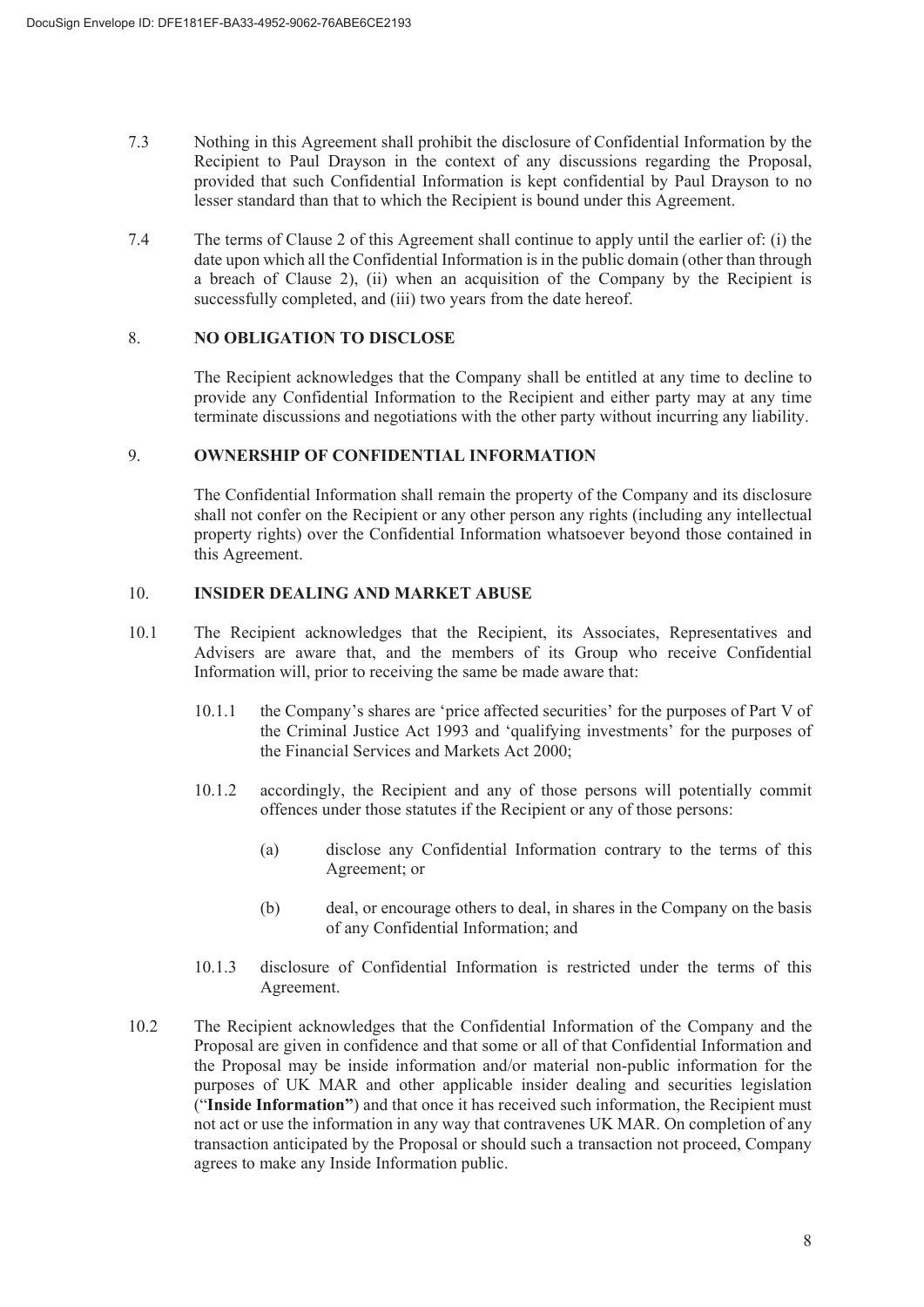#### 11. **PRINCIPAL**

The Recipient confirms that it is acting in this matter as principal, and not as agent or broker for any other person.

#### 12. **REMEDIES**

- 12.1 Without prejudice to any other rights or remedies that the Company may have against the Recipient, the Recipient acknowledges and agrees that:
	- 12.1.1 damages may not be an adequate remedy for any breach of the terms of this Agreement by the Recipient or any other person referred to in Clause 4; and
	- 12.1.2 the Company may be entitled to the remedies of injunction, specific performance and other equitable relief for any threatened or actual breach of the terms of this Agreement by the Recipient or any other person referred to in Clause 4.
- 12.2 No failure, delay or omission by the Company in exercising any right, power or remedy provided by law or under this Agreement shall operate as a waiver by the Company of that right, power or remedy, nor shall it preclude or restrict any future exercise of that right or remedy. No single or partial exercise by the Company of any right, power or remedy provided by law or under this Agreement shall prevents any future exercise of it by the Company or the exercise of any other right, power or remedy.
- 12.3 The terms of the Contracts (Rights of Third Parties) Act 1999 (Rights of Third Parties Act) shall apply to this Agreement for the benefit of any entity or entities which constitute a subsidiary of the Company, notwithstanding that they are not signatories to this Agreement, provided that the Company and the Recipient are free to agree between them any changes to this Agreement without the consent of any such entity or entities. In any other case, a person who is not a signatory to this Agreement shall have no right under the Rights of Third Parties Act to enforce any of its terms.

## 13. **NO REPRESENTATION**

The Recipient acknowledges that the Recipient will not hold the Company nor the Company's Associates, Representatives and Advisers responsible or liable for the accuracy or completeness of, and the Recipient will be responsible for making its own evaluation of, the Confidential Information.

#### 14. **NOTICES**

- 14.1 Notices under this Agreement shall be given in writing to the relevant party at the address stated above (or such other addresses as it shall previously have notified to the other party), any notice sent by hand shall be deemed received when delivered and any notice sent by first class post shall be deemed received 48 hours after posting.
- 14.2 Where this Agreement allows or grants any right or action on obtaining the prior written consent of an Approved Representative, that consent may be transmitted electronically or otherwise be signed by the Approved Representative and may be given, withheld or given subject to such conditions, in each case, as the Approved Representative in his or her absolute discretion thinks fit.

## 15. **INVALIDITY**

15.1 If any provision of this Agreement is or becomes illegal, invalid or unenforceable, the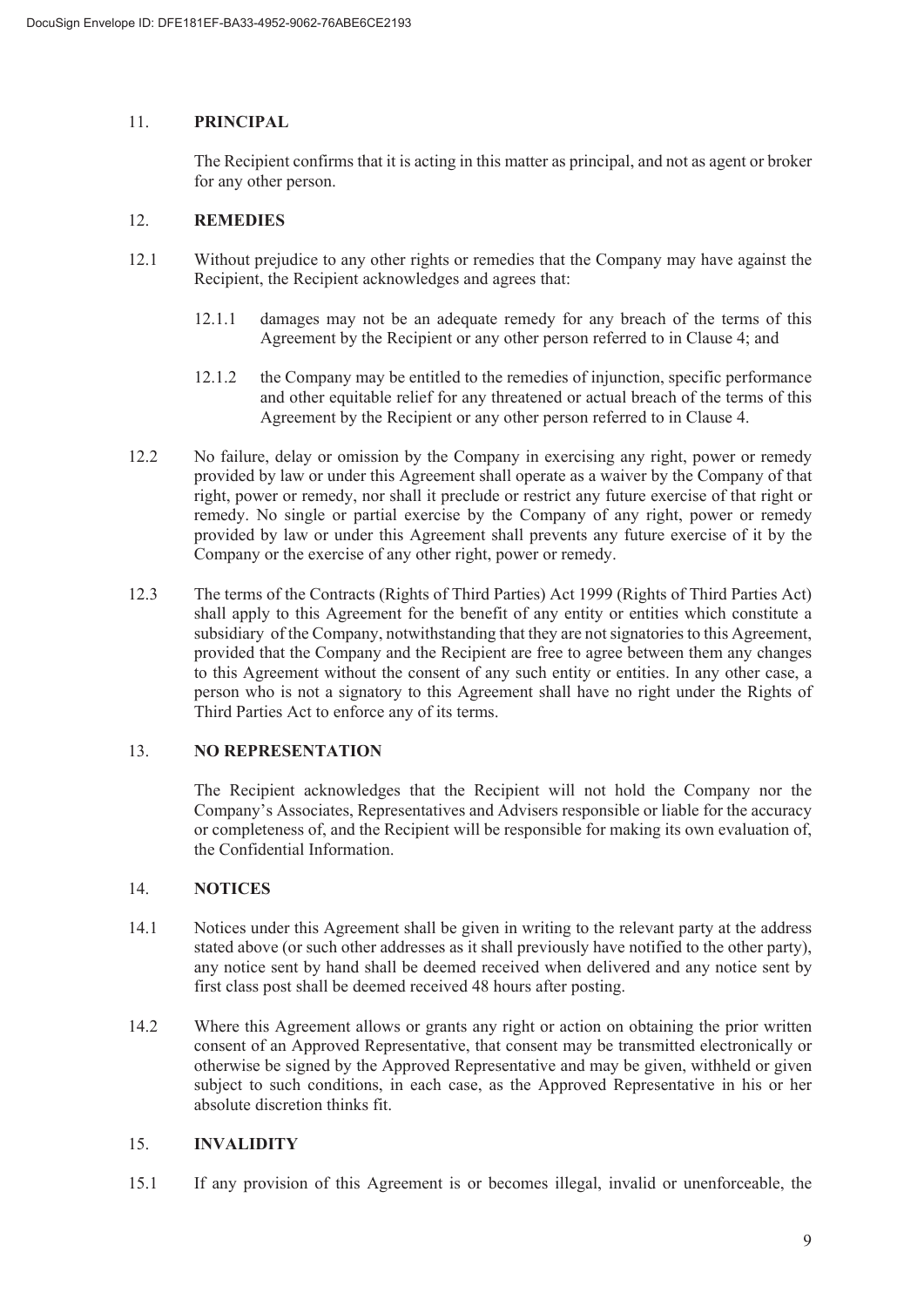legality, validity and enforceability of any other provision of this Agreement shall not be affected.

15.2 If any provision of this agreement (or part of any provision) is or becomes illegal, invalid or unenforceable but would be legal, valid and enforceable if some part of it was deleted, the provision or part-provision in question shall apply with such deletions as may be necessary to make the provision legal, valid and enforceable.

#### 16. **CONSIDERATION**

The terms set out in this Agreement will constitute a contract between the Recipient and the Company, the consideration for which will be the mutual confidentiality obligations between the parties and the supply by the Company of Confidential Information.

#### 17. **GENERAL**

- 17.1 This Agreement may be signed in any number of separate counterparts, each of which when signed and dated shall be an original, and such counterparts taken together shall constitute one and the same Agreement.
- 17.2 No variation of any of the terms of this Agreement shall be valid or effective unless it is in writing, refers to this Agreement and is signed or executed (as the case may be) by, or on behalf of, each party.

#### 18. **GOVERNING LAW AND JURISDICTION**

This Agreement and any dispute or claim arising out of or in connection with its subject matter (including any dispute or claim relating to non-contractual obligations) shall be governed by and construed in accordance with English law. The Recipient irrevocably agrees that the courts of England are to have exclusive jurisdiction to settle any disputes which may arise out of or in connection with this Agreement (including any dispute or claim relating to non-contractual obligations) and that accordingly any suit, action or proceedings arising out of or in connection with this Agreement shall be brought in such courts.

*[Signature page follows]*